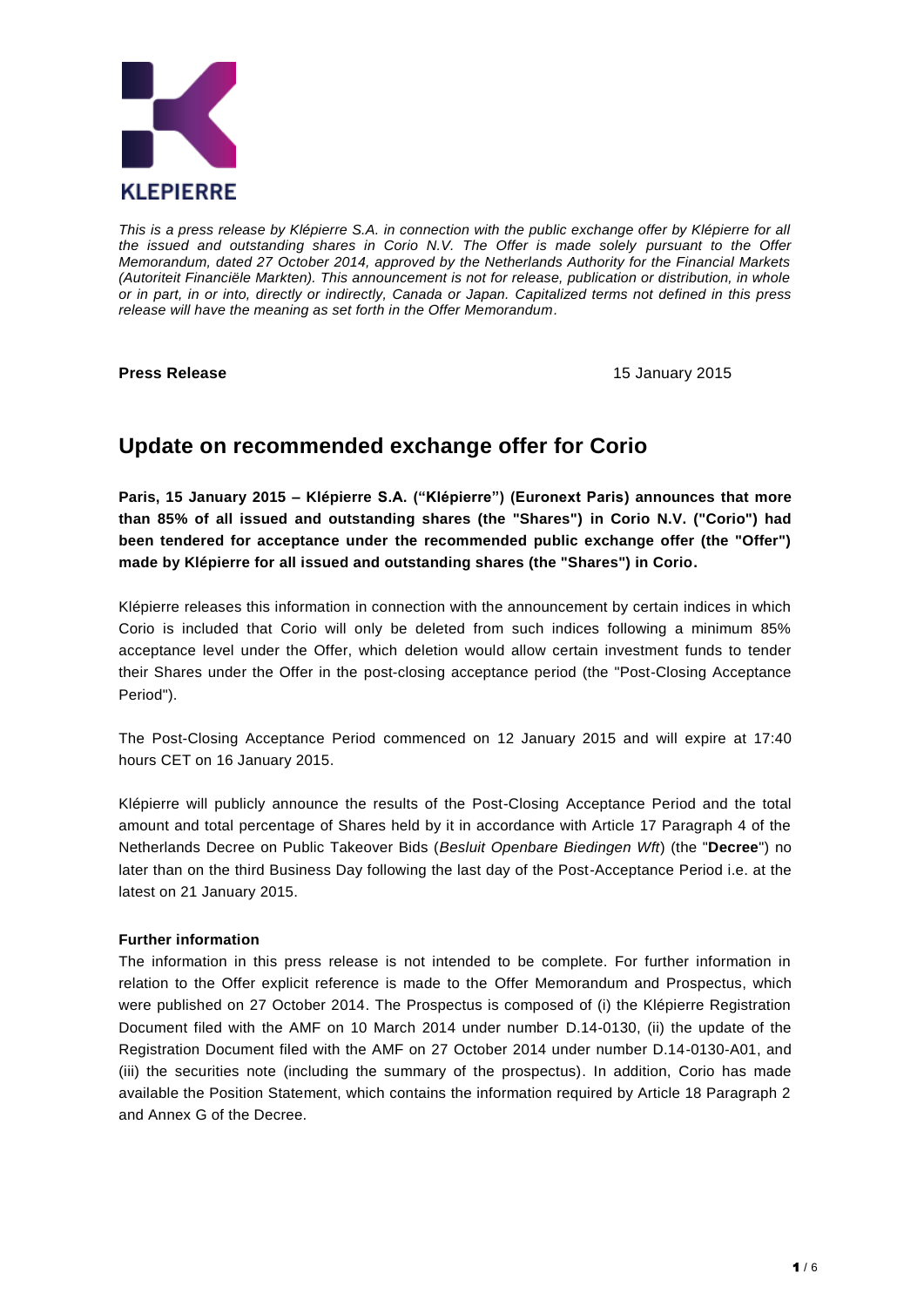This announcement contains selected, condensed information regarding the Offer and does not replace the Offer Memorandum, the Prospectus, or the Position Statement. Additional information regarding the Offer is contained in the Offer Memorandum and the Position Statement.

Shareholders are advised to review the Offer Memorandum, the Prospectus, and the Position Statement in detail and to seek independent advice where appropriate in order to reach a reasoned judgment in respect of the Offer and the content of the Offer Memorandum, the Prospectus, and the Position Statement. Shareholders are also advised to consult their tax advisors regarding the tax consequences of tendering their Shares under the Offer.

The terms and conditions of the Merger are set forth in detail in the Merger Proposal, the special report submitted by the Klépierre Executive Board (which includes Document E, approved by the AMF on 27 October 2014), and the explanatory notes provided by the Corio Management Board (together the "**Merger Terms**"). Shareholders are also advised to review the Merger Terms in detail and to seek independent advice where appropriate in order to reach a reasoned judgment in respect of the Merger.

Digital copies of the Offer Memorandum, the Position Statement, the Prospectus, Document E and the Merger Terms are available on the Klépierre website [\(www.klepierre.com\)](http://www.klepierre.com/). Digital copies of the Position Statement, the Offer Memorandum, the Prospectus and the Merger Proposal with the explanatory notes provided by the Corio Management Board are available on the Corio website [\(www.corio-eu.com\)](http://www.corio-eu.com/). Digital copies of the Prospectus and Document E are also available on the AMF's website [\(www.amf-france.org\)](http://www.amf-france.org/). Copies of the Offer Memorandum, the Prospectus and Document E are also available free of charge at the offices of Klépierre and the Exchange Agent, at the addresses mentioned below. Copies of the Position Statement, the Offer Memorandum, the Prospectus and the Merger Proposal with the explanatory notes provided by the Corio Management Board are also available free of charge at the offices of Corio at the address mentioned below. The websites of Klépierre and Corio do not constitute a part of, and are not incorporated by reference into, the Offer Memorandum, the Position Statement, the Prospectus or the Merger Proposal.

**Exchange Agent** ABN AMRO Bank N.V. Gustav Mahlerlaan 10 1000 EA Amsterdam The Netherlands

#### **Klépierre**

Klépierre S.A. 26 boulevard des Capucines 75009 Paris France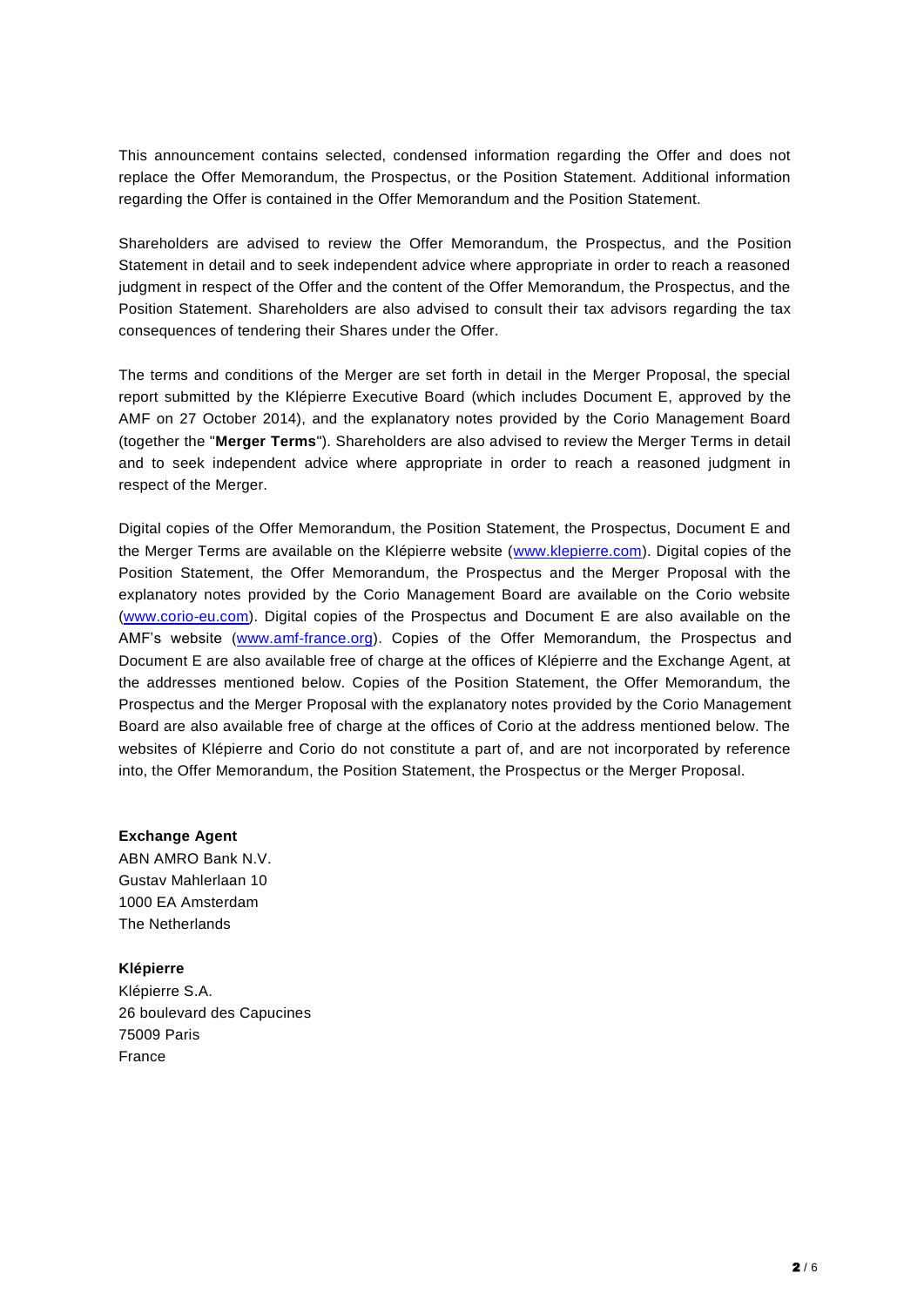## **Corio**

Corio N.V. Hoog Catharijne Van Duvenborch Building Stationsplein 97 3503 RE Utrecht The Netherlands

#### **Restrictions**

The Offer is being made in the Netherlands with due observance of the statements, conditions and restrictions included in the Offer Memorandum. Klépierre reserves the right to accept any tender under the Offer, which is made by or on behalf of a Shareholder, even if it has not been made in the manner set out in this Offer Memorandum.

The distribution of the Offer Memorandum and/or the making of the Offer in jurisdictions other than the Netherlands may be restricted or prohibited by law. The Offer is not being made, and the Shares will not be accepted for purchase from any Shareholder, in any jurisdiction in which the making of the Offer or acceptance thereof would not be in compliance with the securities or other laws or regulations of such jurisdiction or would require any registration, approval or filing with any regulatory authority not expressly contemplated by the terms of the Offer Memorandum. Persons obtaining the Offer Memorandum are required to take due note and observe all such restrictions and obtain any necessary authorizations, approvals or consents (to the extent applicable). Outside of the Netherlands, no actions have been or will be taken to make the Offer possible in any jurisdiction where such actions would be required. In addition, the Offer Memorandum has not been filed with or recognized by the authorities of any jurisdiction other than the Netherlands. Neither Klépierre, nor Corio, nor any of their advisors accept any liability for any violation by any person of any such restriction. Any person (including, without limitation, custodians, nominees and trustees) who forwards or intends to forward the Offer Memorandum or any related document to any jurisdiction outside the Netherlands should carefully read Section 2 (Restrictions) and Section 3 (Important information) of the Offer Memorandum before taking any action. The release, publication or distribution of the Offer Memorandum and any documentation regarding the Offer or the making of the Offer in jurisdictions other than the Netherlands may be restricted by law and therefore persons into whose possession the Offer Memorandum comes should inform themselves about and observe such restrictions. Any failure to comply with any such restriction may constitute a violation of the law of any such jurisdiction.

#### *United States of America*

The Transactions will result in the acquisition of securities of a Dutch company and are subject to Dutch disclosure requirements, which differ from those of the United States. The financial information included or referred to herein has been prepared in accordance with non-U.S. accounting standards and, accordingly, may not be comparable to financial information of U.S. companies or companies whose financial statements are prepared in accordance with generally accepted accounting principles in the United States.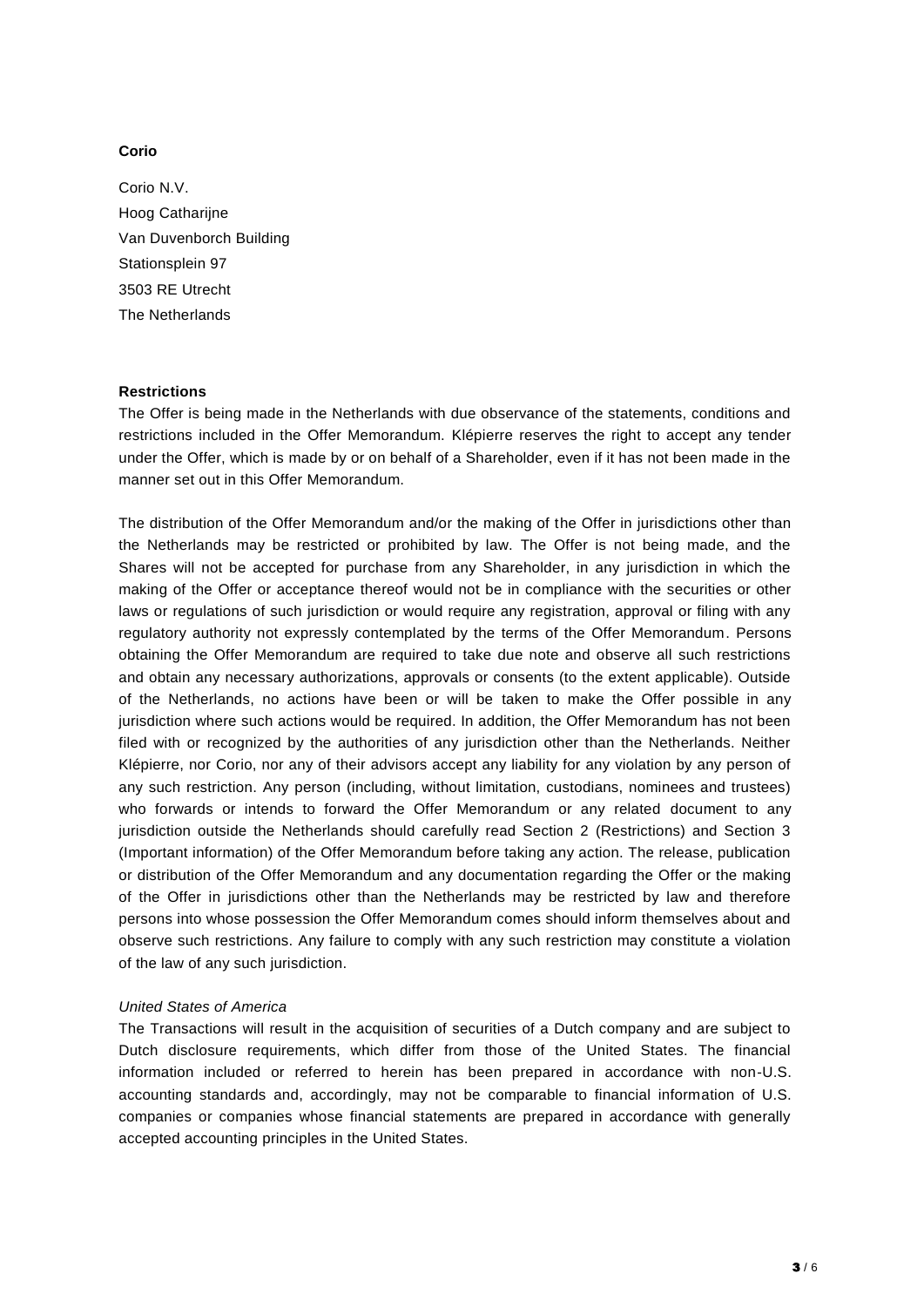The Offer will be made in the United States pursuant an exemption from the U.S. tender offer rules provided by Rule 14d-1(c) under the U.S. Securities Exchange Act of 1934, as amended (the "U.S. Securities Exchange Act"), and the issuance of Shares in the Transactions will be pursuant to an exemption from registration provided by Rule 802 under the U.S. Securities Act of 1933, as amended (the "U.S. Securities Act"), and the Transactions will otherwise be made in accordance with the applicable regulatory requirements in the Netherlands. Accordingly, the Offer will be subject to disclosure and other procedural requirements, including with respect to withdrawal rights, offer timetable, settlement procedures and timing of payments that are different from those applicable under U.S. domestic tender offer procedures and law.

It may be difficult for U.S. holders of Shares to enforce their rights and any claims arising under the U.S. federal securities laws, since Klépierre and Corio are located in a country other than the United States, and some or all of their officers and directors may be residents of a country other than the United States. U.S. holders of Shares may not be able to sue a non-U.S. company or its officers or directors in a non-U.S. court for violations of the U.S. securities laws. Further, it may be difficult to compel a non-U.S. company and its affiliates to subject themselves to a U.S. court's judgment.

In accordance with standard Dutch practice and pursuant to Rule 14e-5(b) of the U.S. Securities Exchange Act, Klépierre or its nominees, or its brokers (acting as agents), or affiliates of Klépierre's financial advisors, may from time to time make certain purchases of, or arrangements to purchase, Shares outside of the United States, other than pursuant to the Offer, before or during the period in which the Offer remains open for acceptance. These purchases may occur either in the open market at prevailing prices or in private transactions at negotiated prices. Information about such purchases will be announced by press release in accordance with Article 13 of the Decree and posted on the website of Klépierre at [\(www.klepierre.com\)](http://www.klepierre.com/).

The Shares have not been registered in, and will not be registered with any securities regulatory authority of, any state or other jurisdiction of the United States, including the District of Columbia, Puerto Rico and Guam. Accordingly, any Shareholder in any jurisdiction of the United States may tender Shares under the Offer only if such Shareholder qualifies as an exempt investor meeting the applicable definition as set out in Section 21 of the Offer Memorandum (Exempt investors in U.S. Jurisdictions).

#### *Canada and Japan*

The Offer and any solicitation in respect thereof is not being made, and will not be made, directly or indirectly, in or into Canada or Japan, or by use of the mails, or by any means or instrumentality of interstate or foreign commerce, or any facilities of a national securities exchange, of Canada or Japan. This includes, but is not limited to, post, facsimile transmission or any other electronic form of transmission and telephone. Accordingly, copies of the Offer Memorandum and any related press announcements, acceptance forms and other documents are not being sent and must not be mailed or otherwise distributed or sent in, into or from Canada or Japan or, in their capacities as such, to custodians, nominees or trustees holding Shares for persons residing in Canada or Japan. Persons receiving the Offer Memorandum and/or such other documents must not distribute or send them in, into or from Canada or Japan, or use such mails or any such means, instrumentality or facilities for any purpose in connection with the Offer; so doing will invalidate any purported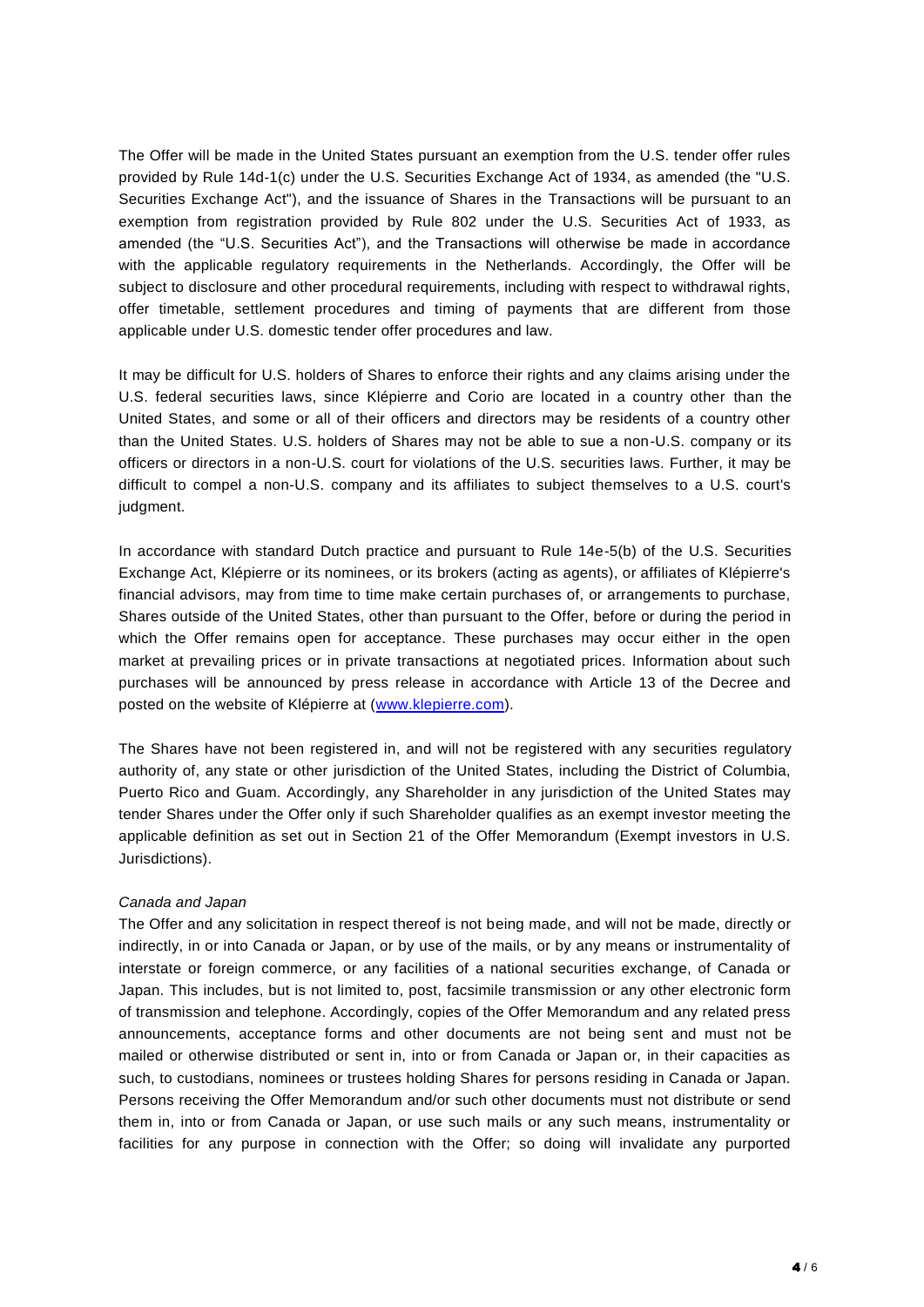acceptance of the Offer. Klépierre will not accept any tender by any such use, means, instrumentality or facility from within Canada or Japan.

Tender and transfer of Shares constitute a representation and warranty that the person tendering the Shares (i) has not received or sent copies of the Offer Memorandum or any related documents in, into or from Canada or Japan and (ii) has not otherwise utilized in connection with the Offer, directly or indirectly, the mails or any means or instrumentality including, without limitation, facsimile transmission and telephone of interstate or foreign commerce, or any facility of a national securities exchange of, Canada or Japan. Klépierre reserves the right to refuse to accept any purported acceptance that does not comply with the foregoing restrictions, and any such purported acceptance will be null, void and without effect.

#### **Forward-looking statements**

This announcement includes forward-looking statements. Forward-looking statements involve known or unknown risks and uncertainties because they relate to events and depend on circumstances that all occur in the future. These statements are based on the current expectations of Klépierre and Corio and are naturally subject to uncertainty, changes and circumstances. Forward-looking statements include, without limitation, statements typically containing words such as "intends", "expects", anticipates", "targets", "estimates" and words of similar impact.